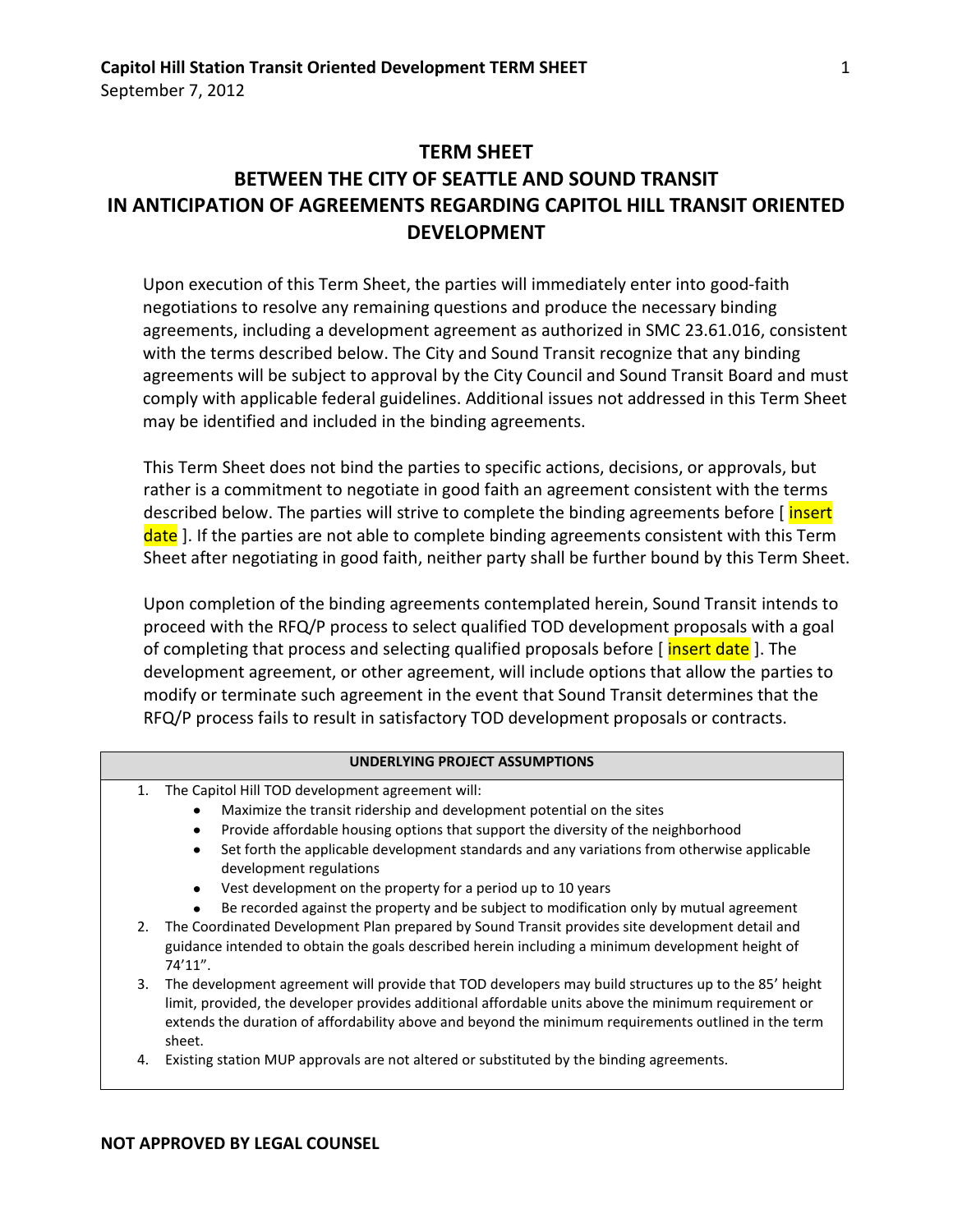September 7, 2012

#### **LAND VALUATION**

The parties acknowledge that Sound Transit must receive fair market value for its properties as determined by the sales comparable appraisal method and approved by the Federal Transit Administration, and completed prior to the release of each site's RFP. Site B-North will be appraised as property with a NC3-40 zoning designation; all other sites will be appraised at highest and best use.

#### **COORDINATED DEVELOPMENT PLAN**

| <b>ST PROVIDES</b>                                        | <b>CITY RECEIVES</b>                                      |
|-----------------------------------------------------------|-----------------------------------------------------------|
| Sound Transit's Capitol Hill Station TOD Coordinated      |                                                           |
| Development Plan (CDP) depicts the expected siting        |                                                           |
| and massing of non-transit facilities as allowed by the   |                                                           |
| Development Agreement, including encumbrances and         |                                                           |
| conditions running with the land for each parcel that     |                                                           |
| govern minimum height, use, design, assignments of        |                                                           |
| rights, and other covenants, conditions and restrictions, |                                                           |
| as required by Sound Transit and advocated by the         |                                                           |
| Urban Design Framework's vision and concepts as           |                                                           |
| depicted in the CDP.                                      |                                                           |
| <b>ST RECEIVES</b>                                        | <b>CITY PROVIDES</b>                                      |
| An approved Development Agreement for all Capitol         | Development standards that vary from otherwise            |
| Hill Station TOD parcels that provides future certainty   | applicable development regulations by providing,          |
| for the agency, property developers/owners, and the       | among other things, additional development capacity       |
| community and maximizes the potential for increased       | above the residential production allowed under current    |
| ridership above what can be expected if development       | land use regulations, and associated SEPA                 |
| occurs under the existing land use regulations and        | documentation and/or determination.                       |
| codes.                                                    |                                                           |
|                                                           |                                                           |
|                                                           | <b>DEVELOPMENT SITE STATISTICS - AFFORDABLE HOUSING</b>   |
| <b>EXCLUSIVE AFFORDABLE HOUSING SITE B-NORTH</b>          |                                                           |
| <b>ST PROVIDES</b>                                        | <b>CITY RECEIVES</b>                                      |
| Site B-North to be offered competitively in the RFQ/P     | A 100% exclusive affordable housing site, eligible for    |
| process to not-for-profit developers as a 100% exclusive  | Seattle Housing Levy funding for not-for-profit           |
| affordable housing site for households at or below 60%    | development and ownership, appraised at NC3-40' per       |
| of area median income.                                    | Federal Transit Administration (FTA) Fair Market Value    |
|                                                           | (FMV) comparable sales appraisal requirements.            |
| <b>ST RECEIVES</b>                                        | <b>CITY PROVIDES</b>                                      |
| Site B-South building height increase to a maximum        | Site B-South building height increase to a maximum of     |
| height of 85' and a minimum height of 74'11" for          | 85' and a minimum height of 74'11" for market-rate        |
| market-rate development                                   | development on Site B-South, based on FTA FMV             |
|                                                           | comparable sales appraisal regulations.                   |
| <b>ST PROVIDES</b>                                        | <b>CITY RECEIVES</b>                                      |
| The City's participation in RFQ/P process for affordable  | Early RFQ notification of and evaluation panel            |
| housing site (B-North) to evaluate and negotiate          | participation in scoring the not-for-profit proposals for |

affordable housing on Site B-North.

proposals for City financing for affordable housing.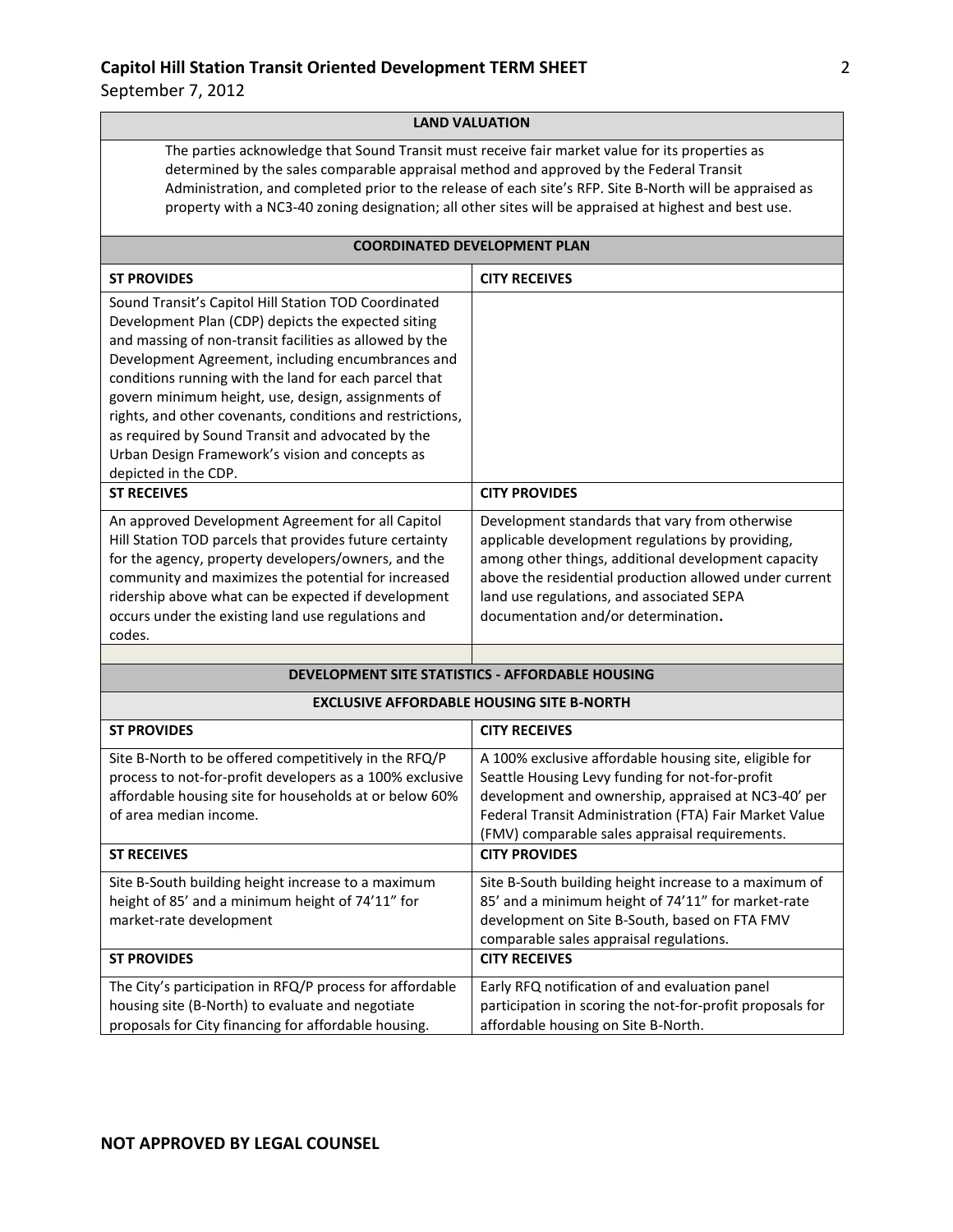| <b>ST RECEIVES</b>                                                                                                                                                                                                                                                                                                                                                                             | <b>CITY PROVIDES</b>                                                                                                                                                                                                                                                                                                                                                                                       |
|------------------------------------------------------------------------------------------------------------------------------------------------------------------------------------------------------------------------------------------------------------------------------------------------------------------------------------------------------------------------------------------------|------------------------------------------------------------------------------------------------------------------------------------------------------------------------------------------------------------------------------------------------------------------------------------------------------------------------------------------------------------------------------------------------------------|
| Early notification of and evaluation panel participation<br>in evaluating the funding proposal for Site B North<br>received by the City through its Seattle Notice of<br>Funding Availability process.                                                                                                                                                                                         | City of Seattle financial resources, including the Seattle<br>Housing Levy and other financial resources, consistent<br>with applicable law, subject to City of Seattle funding<br>policies and guidelines, and subject to appropriation, to<br>be available to assist in affordable housing funding for<br>Site B-North.                                                                                  |
|                                                                                                                                                                                                                                                                                                                                                                                                |                                                                                                                                                                                                                                                                                                                                                                                                            |
| <b>MARKET RATE BUILDINGS</b>                                                                                                                                                                                                                                                                                                                                                                   |                                                                                                                                                                                                                                                                                                                                                                                                            |
| <b>ST PROVIDES</b>                                                                                                                                                                                                                                                                                                                                                                             | <b>CITY RECEIVES</b>                                                                                                                                                                                                                                                                                                                                                                                       |
| Property encumbrance on each market rate site for<br>market rate developer to provide 12 years of restricted<br>rents for 20% of units. Rent restrictions consistent with<br>MFTE Program requirements in effect at the time of<br>project development. Units produced at the same<br>quality and the same proportion of unit types as each<br>project as a whole.                             | Production of 20% of total market rate units as<br>affordable for 12 years, toward the community desired<br>UDF affordable housing goal.                                                                                                                                                                                                                                                                   |
| <b>ST RECEIVES</b>                                                                                                                                                                                                                                                                                                                                                                             | <b>CITY PROVIDES</b>                                                                                                                                                                                                                                                                                                                                                                                       |
| Increase in height to a maximum height of 85' and a<br>minimum height of 74'11" for Sites A, C, and D (if site D<br>is not developed under the Seattle Central Community<br>College Major Institution Overlay - see Site D<br>alternatives below).                                                                                                                                             | Multifamily Property Tax Exemption Program: available<br>to developers; offers a property tax exemption for up<br>to 12 years for all housing units (exemption for housing<br>improvements only; not including land or non-housing<br>uses within buildings) in return for reduced rents for at<br>least 20% of the units. Affordability provided for a<br>maximum of 12 years, consistent with State law. |
|                                                                                                                                                                                                                                                                                                                                                                                                |                                                                                                                                                                                                                                                                                                                                                                                                            |
| <b>ST PROVIDES</b>                                                                                                                                                                                                                                                                                                                                                                             | <b>AFFORDABLE HOUSING BONUS</b><br><b>CITY RECEIVES</b>                                                                                                                                                                                                                                                                                                                                                    |
| In order to achieve the maximum possible number of<br>affordable housing units, developer shall have the<br>option to receive RFQ/P bonus points for providing<br>additional affordable units up to 50% of total units per<br>market rate site and/or an increase in the duration of<br>affordability, up to 50 years.                                                                         | Response to community objective to produce sufficient<br>affordable units for up to 50 years to achieve the UDF<br>affordable housing goal.                                                                                                                                                                                                                                                                |
| <b>ST RECEIVES</b>                                                                                                                                                                                                                                                                                                                                                                             | <b>CITY PROVIDES</b>                                                                                                                                                                                                                                                                                                                                                                                       |
| A height increase of up to 85'.                                                                                                                                                                                                                                                                                                                                                                | A height increase of up to 85'.                                                                                                                                                                                                                                                                                                                                                                            |
|                                                                                                                                                                                                                                                                                                                                                                                                |                                                                                                                                                                                                                                                                                                                                                                                                            |
|                                                                                                                                                                                                                                                                                                                                                                                                | DEVELOPMENT SITE CAPACITY - BUILDING DESIGN & LAND USE                                                                                                                                                                                                                                                                                                                                                     |
| <b>ST PROVIDES</b>                                                                                                                                                                                                                                                                                                                                                                             | <b>SITE A</b><br><b>CITY RECEIVES</b>                                                                                                                                                                                                                                                                                                                                                                      |
| Site A market-rate parcel offered competitively, not to<br>exceed a Floor Area Ratio (FAR) of 6.0, at a site area of<br>45,978 s.f.; underground parking not to exceed 210<br>spaces, and a residential parking ratio no higher than<br>.7/unit. Requirement that parking is unbundled from<br>affordable units. Developer preference given to<br>unbundle parking from all residential units. | Site development at or below 6.0 FAR and building<br>design and land use considerations including those that<br>address the Urban Design Framework (UDF) vision for<br>massing, density, publicly accessible open space,<br>pedestrian pass-throughs, and parking.                                                                                                                                         |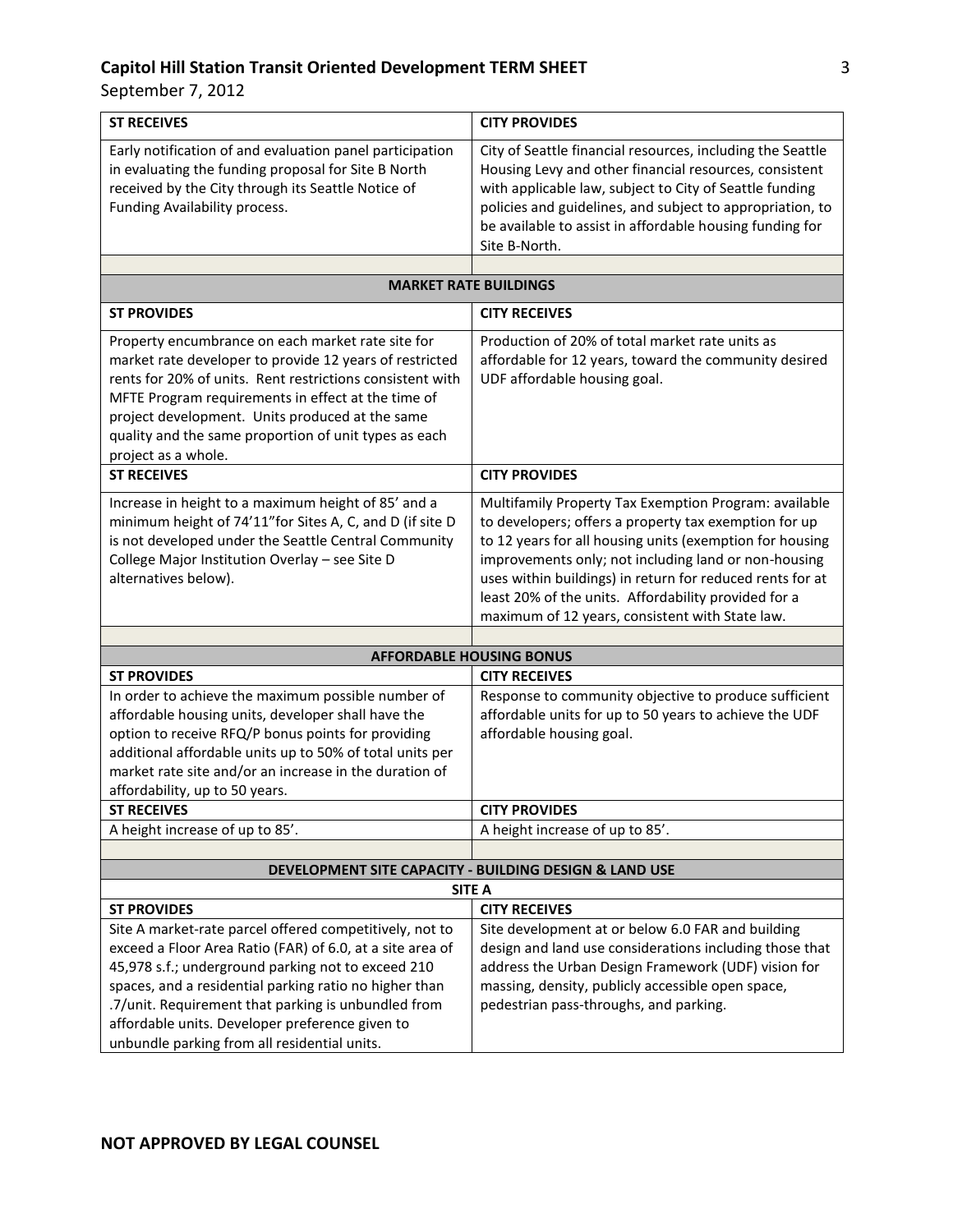| <b>CITY PROVIDES</b>                                                                                                                                                                                                                      |
|-------------------------------------------------------------------------------------------------------------------------------------------------------------------------------------------------------------------------------------------|
| Development flexibility beyond that out-right permitted                                                                                                                                                                                   |
| in existing codes and regulations, including height and                                                                                                                                                                                   |
| massing, to include developer's option to build to a                                                                                                                                                                                      |
| height of 85' to allow an additional floor.                                                                                                                                                                                               |
|                                                                                                                                                                                                                                           |
| <b>SITE B - NORTH</b>                                                                                                                                                                                                                     |
| <b>CITY RECEIVES</b>                                                                                                                                                                                                                      |
| Site development at or below 6.0 FAR and building<br>design and land use considerations including those that<br>address the UDF vision for massing, density, publicly<br>accessible open space, pedestrian pass-throughs, and<br>parking. |
| <b>CITY PROVIDES</b>                                                                                                                                                                                                                      |
| Development flexibility beyond that out-right permitted<br>in existing codes and regulations, including height and<br>massing, to include developer's option to build to a<br>height of 85'.                                              |
|                                                                                                                                                                                                                                           |
| <b>SITE B - SOUTH</b>                                                                                                                                                                                                                     |
| <b>CITY RECEIVES</b>                                                                                                                                                                                                                      |
| Site development at or below 6.0 FAR and building<br>design and land use considerations including those that<br>address the UDF vision for massing, density, publicly<br>accessible open space, pedestrian pass-throughs and<br>parking.  |
| <b>CITY PROVIDES</b>                                                                                                                                                                                                                      |
| Development flexibility beyond that out-right permitted<br>in existing codes and regulations, including height and<br>massing, to include developer's option to build to a<br>height of 85'.                                              |
|                                                                                                                                                                                                                                           |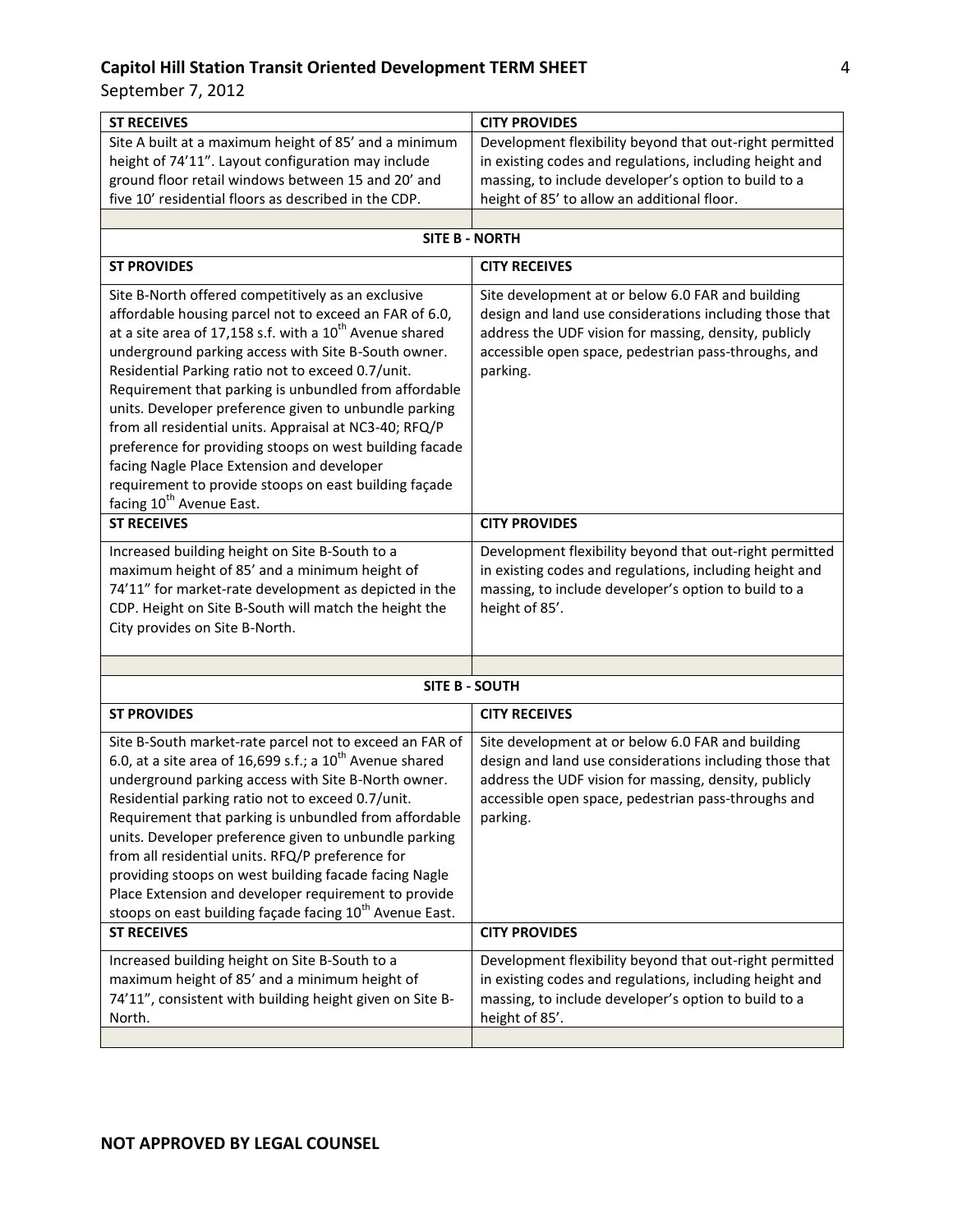| SITE <sub>C</sub>                                                                                                                                                                                                                                                                                                                                                             |                                                                                                                                                                                                                                                   |
|-------------------------------------------------------------------------------------------------------------------------------------------------------------------------------------------------------------------------------------------------------------------------------------------------------------------------------------------------------------------------------|---------------------------------------------------------------------------------------------------------------------------------------------------------------------------------------------------------------------------------------------------|
| <b>ST PROVIDES</b>                                                                                                                                                                                                                                                                                                                                                            | <b>CITY RECEIVES</b>                                                                                                                                                                                                                              |
| Site C market-rate parcel, not to exceed an FAR of 6.0,<br>at a site area of 17,231 s.f; underground residential<br>parking not to exceed .7/unit. Requirement that<br>parking is unbundled from affordable units. Developer<br>preference given to unbundle parking from all<br>residential units.                                                                           | Site development at or below 6.0 FAR and building<br>design and land use considerations including those that<br>address the UDF vision for massing, density, publicly<br>accessible open space, and parking                                       |
| <b>ST RECEIVES</b>                                                                                                                                                                                                                                                                                                                                                            | <b>CITY PROVIDES</b>                                                                                                                                                                                                                              |
| Increased building height on Site C to a maximum<br>height of 85' and a minimum height of 74'11" to<br>include ground floor retail windows between 15 and<br>20' high.                                                                                                                                                                                                        | Development flexibility beyond that out-right permitted<br>in existing codes and regulations, including height and<br>massing, to include developer's option to build to a<br>height of 85'.                                                      |
| SITE D - ALTERNATIVE 1 OF 3 COMPETITIVE OFFERING                                                                                                                                                                                                                                                                                                                              |                                                                                                                                                                                                                                                   |
| <b>ST PROVIDES</b>                                                                                                                                                                                                                                                                                                                                                            | <b>CITY RECEIVES</b>                                                                                                                                                                                                                              |
| Site D as a market rate parcel offered competitively,<br>not to exceed an FAR of 6.0; at a site area of 10,423 s.f.;<br>underground residential parking not to exceed a<br>residential parking ratio of .7/unit. Requirement that<br>parking is unbundled from affordable units. Developer<br>preference given to unbundle parking from all<br>residential units.             | Site development at or below 6.0 FAR and building<br>design and land use considerations including those that<br>address the UDF vision for massing, density, publicly<br>accessible open space and parking.                                       |
| <b>ST RECEIVES</b>                                                                                                                                                                                                                                                                                                                                                            | <b>CITY PROVIDES</b>                                                                                                                                                                                                                              |
| Increased building height on Site D to a maximum<br>height of 85' and a minimum height of 74'11" in the<br>portion outside of the Seattle Central Community<br>College MIO, for market-rate development, to include<br>ground floor retail windows between 15 & 20' high.                                                                                                     | Development flexibility beyond that out-right permitted<br>in existing codes and regulations, including height and<br>massing, to include developer's option to build to a<br>height of 85' outside the Seattle Central Community<br>College MIO. |
|                                                                                                                                                                                                                                                                                                                                                                               |                                                                                                                                                                                                                                                   |
| SITE D, ALTERNATIVE 2 OF 3 - SCCC NEGOTIATED PROPOSAL- EDUCATION BUILDING                                                                                                                                                                                                                                                                                                     |                                                                                                                                                                                                                                                   |
| <b>ST PROVIDES</b><br>Site D - Seattle Central Community College Negotiated<br>Offering Alternate - parcel not to exceed FAR, or height<br>set by the SCCC MIO for construction of a public<br>education use building, that may combine Site D's<br>10,423 square feet with the southerly abutting College<br>property to achieve maximum lot coverage of both<br>properties. | <b>CITY RECEIVES</b><br>A compatible and coordinated approach to including<br>the ST parcel into the MIO, providing certainty for<br>Broadway frontage development in keeping with the<br>UDF vision.                                             |
| <b>ST RECEIVES</b>                                                                                                                                                                                                                                                                                                                                                            | <b>CITY PROVIDES</b>                                                                                                                                                                                                                              |
| Maximum allowable site coverage and density under<br>the Seattle Central Community College MIO for an<br>educational use that encourages increased transit<br>ridership.                                                                                                                                                                                                      | Maximum allowable site coverage and density under<br>the Seattle Central Community College MIO for an<br>institutional related use that encourages increased<br>transit ridership.                                                                |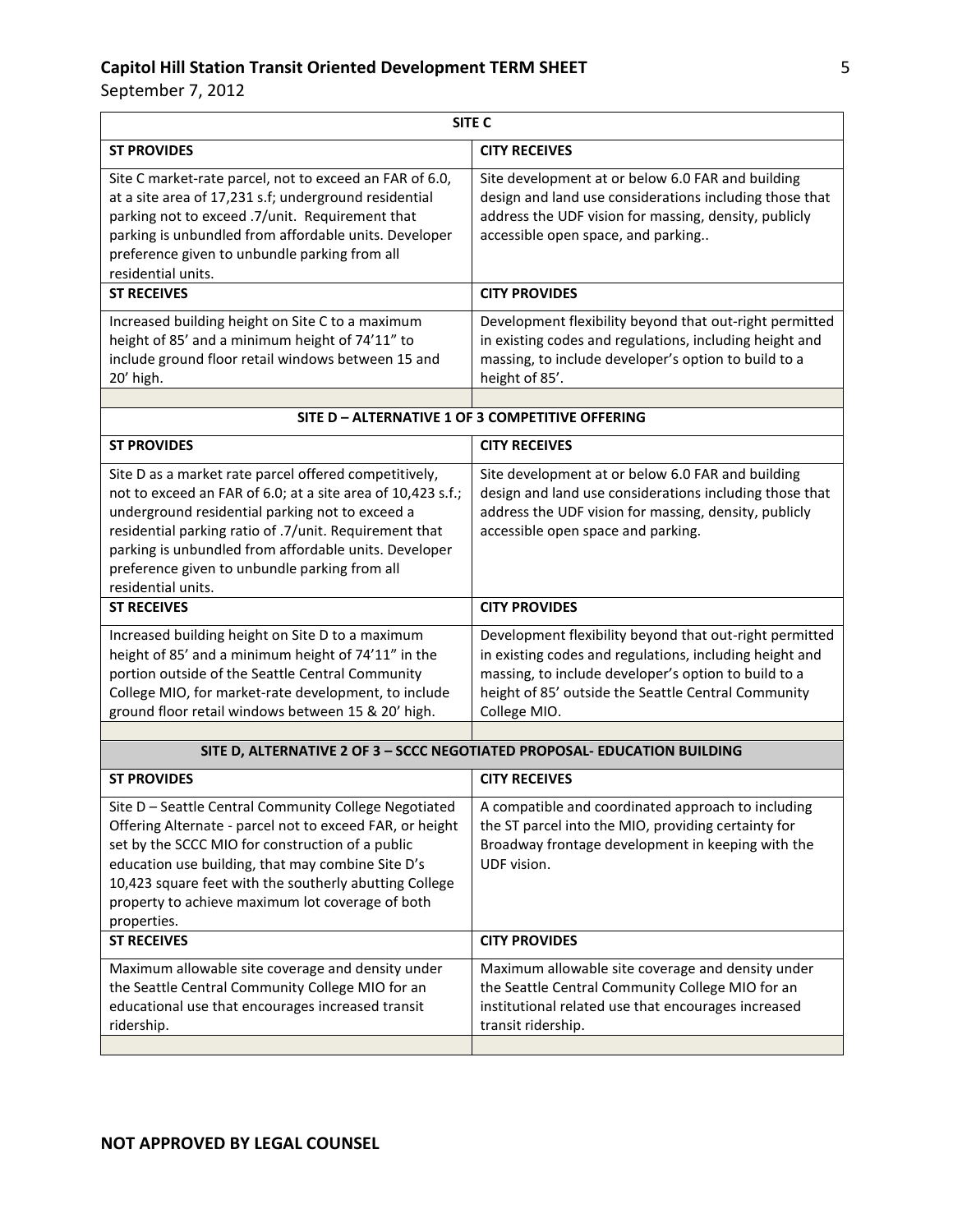| SITE D, ALTERNATIVE 3 OF 3 - SCCC NEGOTIATED PROPOSAL- STUDENT HOUSING                                                                                                                                                                                                                                                                                                                                                                      |                                                                                                                                                                                                                                     |
|---------------------------------------------------------------------------------------------------------------------------------------------------------------------------------------------------------------------------------------------------------------------------------------------------------------------------------------------------------------------------------------------------------------------------------------------|-------------------------------------------------------------------------------------------------------------------------------------------------------------------------------------------------------------------------------------|
| <b>ST PROVIDES</b>                                                                                                                                                                                                                                                                                                                                                                                                                          | <b>CITY RECEIVES</b>                                                                                                                                                                                                                |
| Seattle Central Community College Negotiated Offering<br>Alternative - Student Housing, not to exceed FAR, or<br>minimum height provided in Development Agreement<br>for construction of 100% student housing that need not<br>combine the 10,423 square foot Site D with the<br>southerly abutting College property.                                                                                                                       | Maximum allowable lot coverage and minimum height<br>allowed in Development Agreement.                                                                                                                                              |
| <b>ST RECEIVES</b>                                                                                                                                                                                                                                                                                                                                                                                                                          | <b>CITY PROVIDES</b>                                                                                                                                                                                                                |
| Maximum allowable site coverage and density under<br>the Development Agreement for a residential<br>educational use that encourages increased transit<br>ridership.                                                                                                                                                                                                                                                                         | Maximum FAR (6.0) and minimum height (74'11").                                                                                                                                                                                      |
| DEVELOPMENT SITE STATISTICS - COMMUNITY CENTER                                                                                                                                                                                                                                                                                                                                                                                              |                                                                                                                                                                                                                                     |
| <b>ST PROVIDES</b>                                                                                                                                                                                                                                                                                                                                                                                                                          | <b>CITY RECEIVES</b>                                                                                                                                                                                                                |
| ST will include RFQ/P bonus points for site proposals<br>that include financial commitments to build and<br>operate financially feasible community center facilities<br>that do not affect Sound Transit's FMV property<br>transaction under FTA comparable sales appraisal<br>guidelines.                                                                                                                                                  | Response to UDF-expressed desire to include the<br>potential for a community center as a permitted use<br>TOD site.                                                                                                                 |
| <b>ST RECEIVES</b>                                                                                                                                                                                                                                                                                                                                                                                                                          | <b>CITY PROVIDES</b>                                                                                                                                                                                                                |
| A community center may be allowed within the first<br>vertical 40 feet of any site. The area of the community<br>center will be exempt from any FAR calculations.                                                                                                                                                                                                                                                                           | FAR exemption for community center floor area and/or<br>additional building height not to exceed 85'.                                                                                                                               |
|                                                                                                                                                                                                                                                                                                                                                                                                                                             | MAIN STATION BLOCK DIMENSIONS - BUILDING, LAND USE & AMENITY AREAS                                                                                                                                                                  |
| The Main Station Block overall dimensions from West to East are proposed as depicted in the Coordinated<br>Development Plan, and precisely represent the required building and Amenity Area program in section and plan<br>view.                                                                                                                                                                                                            |                                                                                                                                                                                                                                     |
| <b>ST PROVIDES</b>                                                                                                                                                                                                                                                                                                                                                                                                                          | <b>CITY RECEIVES</b>                                                                                                                                                                                                                |
| Site A Broadway streetscape including an 18' sidewalk<br>accomplished by a 5' green area and 9' sidewalk walk<br>within the public Right of Way, with an additional 4'<br>ground floor private property setback from the<br>property line. Standard overhead weather protection<br>along Broadway between 12 and 16 feet high and $6 - 8$<br>feet deep will also be provided, but addressed through<br>the community design review process. | An 18' wide, publically-accessible sidewalk environment<br>on Broadway between East John and East Denny that<br>matches the 18' sidewalk improvements required by<br>the City of Seattle Right of Way Improvement Manual<br>4.11.2. |
| <b>ST RECEIVES</b>                                                                                                                                                                                                                                                                                                                                                                                                                          | <b>CITY PROVIDES</b>                                                                                                                                                                                                                |
| Site A building depth of 140' between the 4' setback<br>from the Broadway property line to the Nagle Place<br>Extension (NPE) west curb line, north of the E. Denny<br>property line and south of the Station vent shaft.                                                                                                                                                                                                                   | Site A building depth supportive of typical Broadway<br>ground floor retail and market rate residential unit<br>dimensions on a double loaded corridor plan.                                                                        |
|                                                                                                                                                                                                                                                                                                                                                                                                                                             |                                                                                                                                                                                                                                     |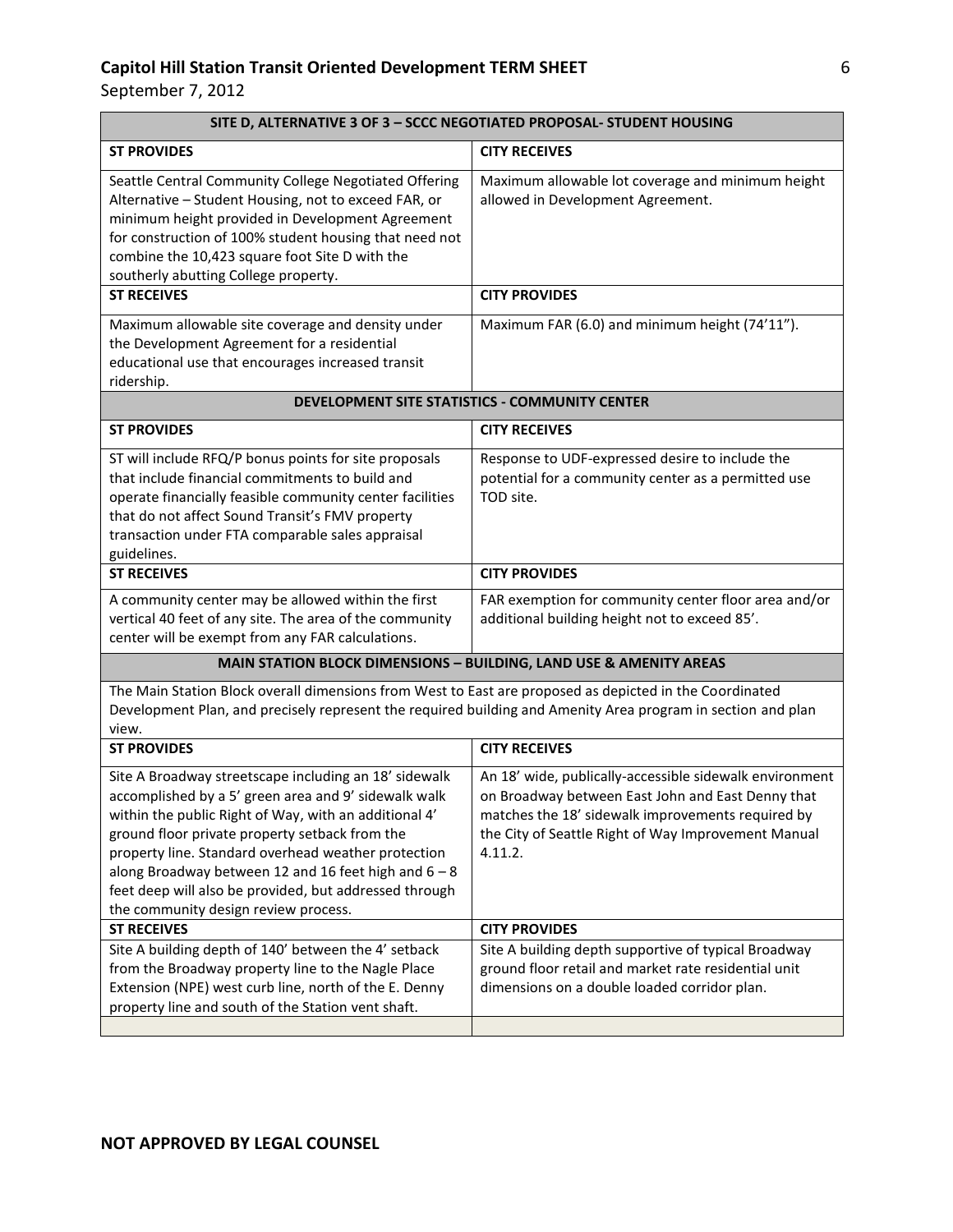| <b>ST PROVIDES</b>                                                                                                                                                                                                                                                                                                                                                                                                                                                      | <b>CITY RECEIVES</b>                                                                                                                                                                                                                                                                     |
|-------------------------------------------------------------------------------------------------------------------------------------------------------------------------------------------------------------------------------------------------------------------------------------------------------------------------------------------------------------------------------------------------------------------------------------------------------------------------|------------------------------------------------------------------------------------------------------------------------------------------------------------------------------------------------------------------------------------------------------------------------------------------|
| A Site A Amenity Area accommodating (west to east)<br>approximately a 10' wide bicycle parking area, a 42'<br>wide plaza, a 22' wide Nagle Place Extension (NPE)<br>right-of-way, south of the Station Vent Shaft; all<br>dimensions as necessary to accommodate the multiple<br>functionality of the plaza/NPE environment. The<br>Development Agreement will include appropriate terms<br>to provide that the privately owned plaza will be<br>publically accessible. | An approximate 11,000 s.f. privately owned publically<br>accessible open space (plaza and portion of Nagle Place<br>Extension) that potentially will include Broadway<br>Farmers Market use by way of a property encumbrance<br>by ST.                                                   |
| <b>ST RECEIVES</b>                                                                                                                                                                                                                                                                                                                                                                                                                                                      | <b>CITY PROVIDES</b>                                                                                                                                                                                                                                                                     |
| A "pooled" Amenity Area that satisfies that<br>requirement for all CDP sites (A, B, C and D) by<br>concentrating publically accessible private open space<br>on the main station in one place-making location.                                                                                                                                                                                                                                                          | Developer latitude to accommodate the Site A building<br>footprint and site plan as described and depicted in the<br>CDP showing section of Site A and C relationship to the<br>East Denny Way Festival Street.                                                                          |
| <b>ST PROVIDES</b>                                                                                                                                                                                                                                                                                                                                                                                                                                                      | <b>CITY RECEIVES</b>                                                                                                                                                                                                                                                                     |
| A Site A building façade setback of 12 feet from the<br>southern property boundary along East Denny Way so<br>as to create a private plaza space on the building plinth<br>base to help activate the East Denny Way Festival<br>Street. Provide direct access from the plinth down to<br>public sidewalk along East Denny Way.                                                                                                                                          | Integration of the East Denny Way Festival Street with a<br>plaza set-back of the Site A south building façade.                                                                                                                                                                          |
| <b>ST RECEIVES</b>                                                                                                                                                                                                                                                                                                                                                                                                                                                      | <b>CITY PROVIDES</b>                                                                                                                                                                                                                                                                     |
| Integration of public and private spaces along the Site A<br>southern property boundary.                                                                                                                                                                                                                                                                                                                                                                                | Integration of public and private spaces along the Site A<br>southern property boundary.                                                                                                                                                                                                 |
|                                                                                                                                                                                                                                                                                                                                                                                                                                                                         |                                                                                                                                                                                                                                                                                          |
| <b>ST PROVIDES</b>                                                                                                                                                                                                                                                                                                                                                                                                                                                      | <b>CITY RECEIVES</b>                                                                                                                                                                                                                                                                     |
| An Amenity area on Site B (North & South) created<br>west to east from the east curb line of NPE, a 6'<br>sidewalk, a 10' Entry/Court/Garden zone, and a 4'<br>Balcony/Bay Zone that facilitates pedestrian activation<br>of the NPE environment.                                                                                                                                                                                                                       | An NPE public/semi-public/private environment<br>between the publically accessible open space (plaza<br>and NPE) and the west façades of the Site B buildings<br>that may encourage stoops and at-grade residential<br>building entrances necessary for pedestrian activation<br>of NPE. |
| <b>ST RECEIVES</b>                                                                                                                                                                                                                                                                                                                                                                                                                                                      | <b>CITY PROVIDES</b>                                                                                                                                                                                                                                                                     |
| Pooled Amenity Area covering all CDP building sites (A,<br>$B, C$ and $D$ ).                                                                                                                                                                                                                                                                                                                                                                                            | Developer latitude to accommodate the Site A building<br>footprint and site plan as described and depicted in the<br>CDP showing the relationship of Sites A and C to the<br>East Denny Way Festival Street.                                                                             |
|                                                                                                                                                                                                                                                                                                                                                                                                                                                                         |                                                                                                                                                                                                                                                                                          |
| <b>ST PROVIDES</b>                                                                                                                                                                                                                                                                                                                                                                                                                                                      | <b>CITY RECEIVES</b>                                                                                                                                                                                                                                                                     |
| Site B building depths of 94' from the combined 16'<br>setback from property line at the east NPE curb line to<br>an east building façade with a 4' Balcony/Bay Overhang<br>zone, an 8' Garden/Entry/ Court zone off of 10 <sup>th</sup> Avenue<br>east, to the east property line, to accommodate a<br>double loaded corridor plan dimensioned to a<br>standardized unit depth, and a Garden/Entry/Court<br>environment for the residential buildings.                 | Public and private amenity areas as the result of a<br>reduced building footprint in exchange for "pooled"<br>Amenity Area requirements met on the Main Station<br>Block.                                                                                                                |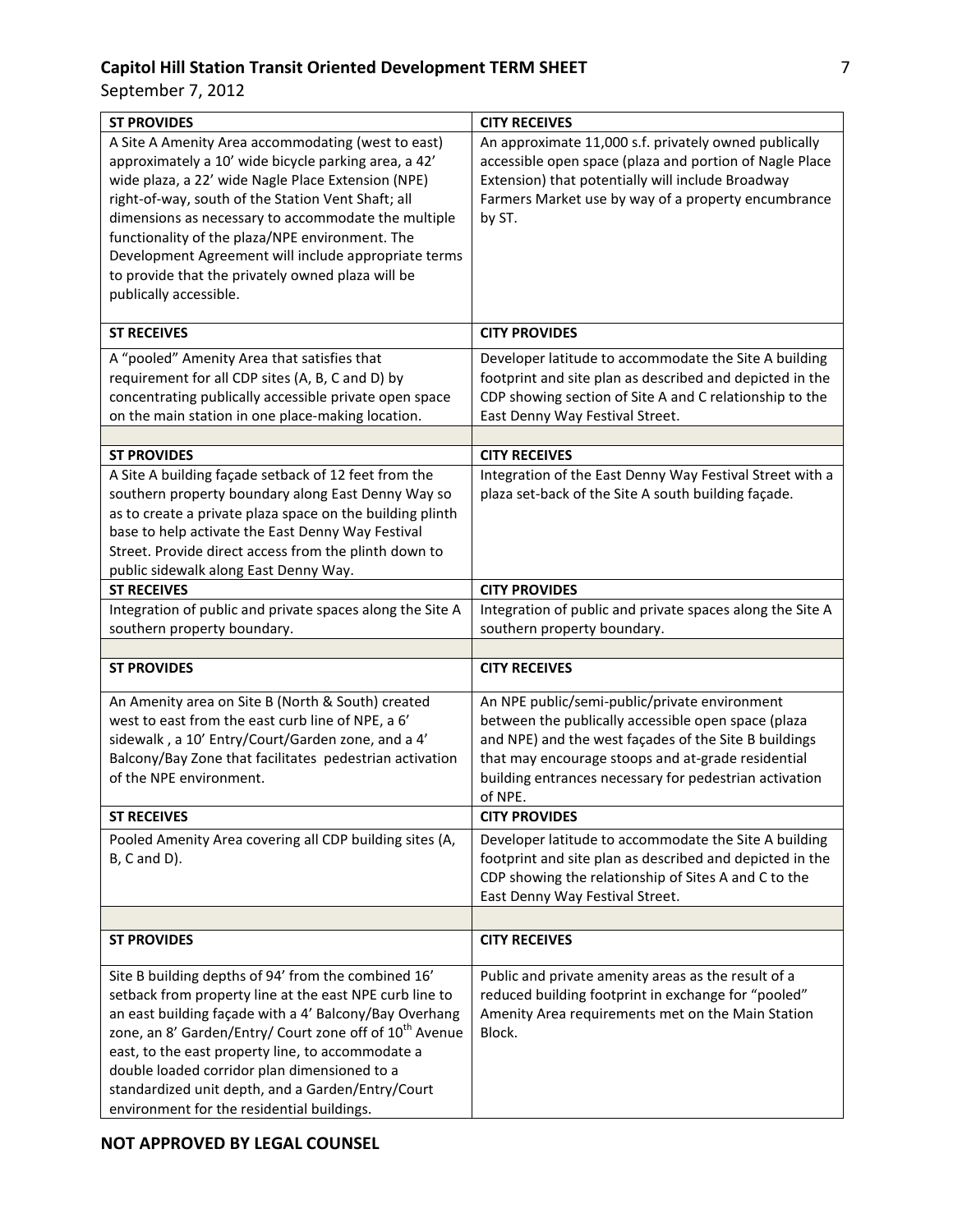| <b>ST RECEIVES</b>                                                                                                                                                                                                                                                                                                                                                                          | <b>CITY PROVIDES</b>                                                                                             |
|---------------------------------------------------------------------------------------------------------------------------------------------------------------------------------------------------------------------------------------------------------------------------------------------------------------------------------------------------------------------------------------------|------------------------------------------------------------------------------------------------------------------|
| Site B building footprints and credited amenity areas as<br>depicted in the CDP.                                                                                                                                                                                                                                                                                                            | Pooled Amenity Area covering all CDP sites (A-D).                                                                |
|                                                                                                                                                                                                                                                                                                                                                                                             |                                                                                                                  |
| <b>ST PROVIDES</b>                                                                                                                                                                                                                                                                                                                                                                          | <b>CITY RECEIVES</b>                                                                                             |
| A Site B 3' greenscape zone between the east property<br>line and back of sidewalk to provide screening, green or<br>architectural, for the potential of a raised podium<br>façade of the underground garage.                                                                                                                                                                               | Greening of the potential raised podium façade of the<br>underground garage.                                     |
| <b>ST RECEIVES</b>                                                                                                                                                                                                                                                                                                                                                                          | <b>CITY PROVIDES</b>                                                                                             |
| Pooled Green Factor covering all CDP building sites.                                                                                                                                                                                                                                                                                                                                        | Development Agreement approval of pooled Green<br>Factor applied to all CDP sites (A-D).                         |
|                                                                                                                                                                                                                                                                                                                                                                                             |                                                                                                                  |
| <b>ST PROVIDES</b>                                                                                                                                                                                                                                                                                                                                                                          | <b>CITY RECEIVES</b>                                                                                             |
| A Site B back of sidewalk to the 10 <sup>th</sup> Avenue west curb<br>line that includes an 6' walk, alternating 7' greenscape<br>and 7' parking bay widths at curbside.                                                                                                                                                                                                                    | Visual link to Cal Anderson Park by developer-provided<br>10 <sup>th</sup> Avenue streetscape per CDP.           |
| <b>ST RECEIVES</b><br>Pooled Amenity Area covering all CDP building sites.                                                                                                                                                                                                                                                                                                                  | <b>CITY PROVIDES</b><br>Development Agreement approval of pooled Amenity<br>Area applied to all CDP sites (A-D). |
|                                                                                                                                                                                                                                                                                                                                                                                             |                                                                                                                  |
| <b>ST PROVIDES</b>                                                                                                                                                                                                                                                                                                                                                                          | <b>CITY RECEIVES</b>                                                                                             |
| Upper level setbacks on the top two stories of Site C<br>fronting East Denny Way; minimum 5 foot depth.                                                                                                                                                                                                                                                                                     | Greater solar access for the East Denny Way Festival<br>Street.                                                  |
|                                                                                                                                                                                                                                                                                                                                                                                             | AMENITY AREAS - PLAZA/BICYCLE PARKING/FARMER'S MARKET/PASS-THROUGHS                                              |
| <b>ST PROVIDES</b>                                                                                                                                                                                                                                                                                                                                                                          | <b>CITY RECEIVES</b>                                                                                             |
| On Site A, an approximate 6, 656 s.f. area to function as<br>a privately owned, publically accessible plaza for<br>potential use by the Broadway Farmer's Market and<br>other programmed activities at the discretion of the<br>property owner. When combined with the abutting NPE<br>the area of the plaza expands to approximately 10,598<br>s.f., sufficient for 50 market stall tents. | Publically-accessible private open space supportive of<br>community place-making activities.                     |
| <b>ST RECEIVES</b>                                                                                                                                                                                                                                                                                                                                                                          | <b>CITY PROVIDES</b>                                                                                             |
| Pooled Amenity Area covering all CDP building sites.                                                                                                                                                                                                                                                                                                                                        | Same                                                                                                             |
| <b>ST PROVIDES</b>                                                                                                                                                                                                                                                                                                                                                                          | <b>CITY RECEIVES</b>                                                                                             |
| Coordinate plaza and NPE design and construction<br>materials to be consistent with the East Denny Way<br>Festival Street design and construction materials. ST<br>will include RFQ/P bonus points for site proposals that<br>include financial commitments to design and build the<br>plaza environment to a higher standard than that of the<br>Festival Street.                          | Same                                                                                                             |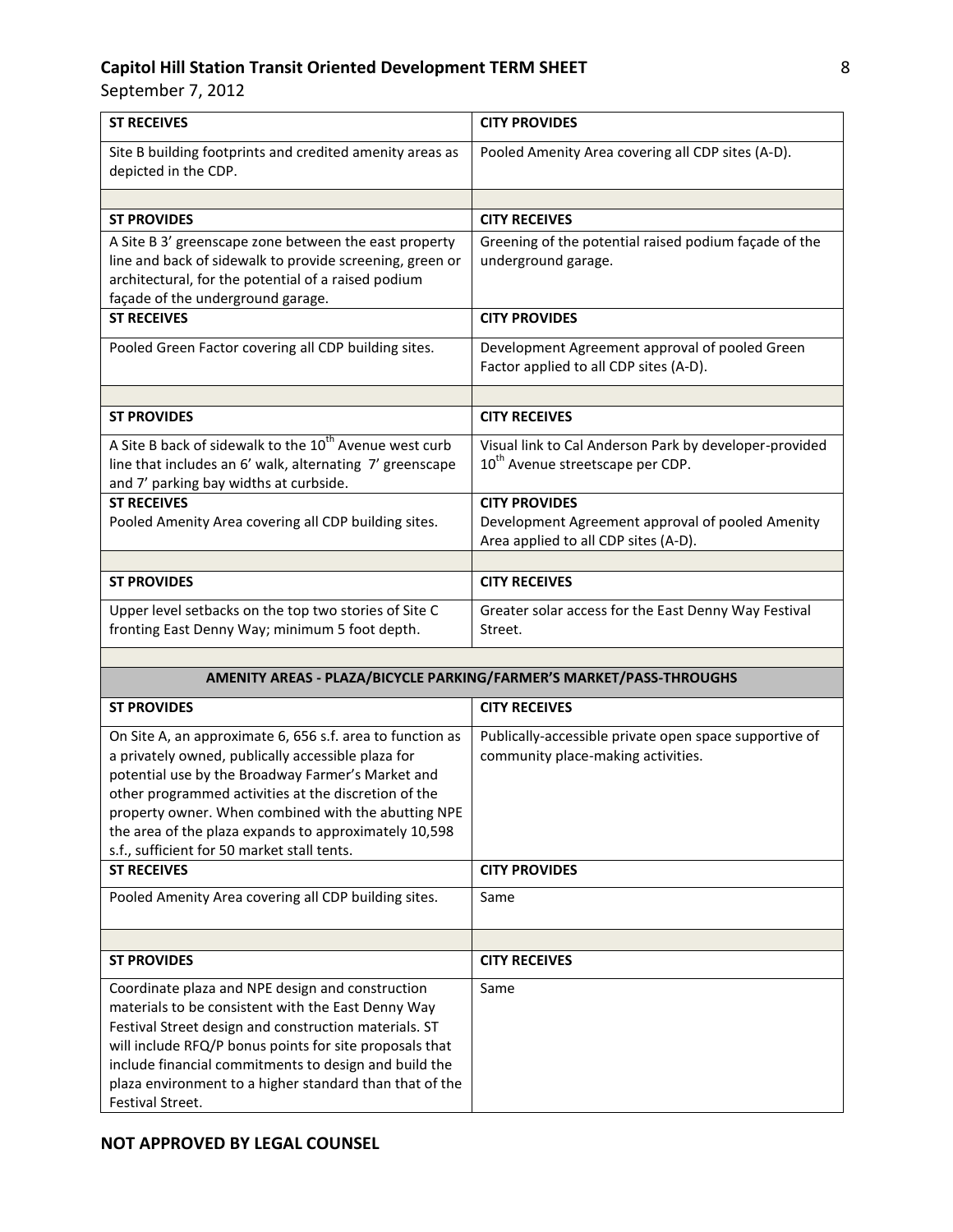| <b>ST PROVIDES</b>                                                                                                                                                                                                                                                                                                                                                                                                                                                                                                                      | <b>CITY RECEIVES</b>                                                                                                                                                                                                                                                    |
|-----------------------------------------------------------------------------------------------------------------------------------------------------------------------------------------------------------------------------------------------------------------------------------------------------------------------------------------------------------------------------------------------------------------------------------------------------------------------------------------------------------------------------------------|-------------------------------------------------------------------------------------------------------------------------------------------------------------------------------------------------------------------------------------------------------------------------|
| Dedicated bicycle parking and storage adjacent the<br>plaza on Site A in excess of City requirements, including<br>secure facilities at an initial minimum of 133 spaces to<br>266 in 2030.                                                                                                                                                                                                                                                                                                                                             | Same                                                                                                                                                                                                                                                                    |
| <b>ST RECEIVES</b>                                                                                                                                                                                                                                                                                                                                                                                                                                                                                                                      | <b>CITY PROVIDES</b>                                                                                                                                                                                                                                                    |
| Pooled Amenity Area covering all CDP building sites.                                                                                                                                                                                                                                                                                                                                                                                                                                                                                    | Same                                                                                                                                                                                                                                                                    |
|                                                                                                                                                                                                                                                                                                                                                                                                                                                                                                                                         |                                                                                                                                                                                                                                                                         |
| <b>ST PROVIDES</b>                                                                                                                                                                                                                                                                                                                                                                                                                                                                                                                      | <b>CITY RECEIVES</b>                                                                                                                                                                                                                                                    |
| Site A and Site B-South east/west ground floor building<br>pass-throughs located mid-block, approximately across<br>Nagle Place Extension from one another to provide<br>pedestrian access through the block. The pass throughs<br>shall be dimensioned between $15 - 20'$ in width,<br>meeting ADA standard, and at a height consistent with<br>ground floor retail window. The mid-block pass-<br>throughs shall be open for a minimum of 16 hours a day<br>each day of the year and are publically accessible<br>during those hours. | Managed public accessibility through private buildings<br>to allow for east/west accessibility across the main<br>station block, facilitating north/south pedestrian access<br>on NPF.                                                                                  |
| <b>ST PROVIDES</b>                                                                                                                                                                                                                                                                                                                                                                                                                                                                                                                      | <b>CITY RECEIVES</b>                                                                                                                                                                                                                                                    |
| A requirement for a discernible visual break in the<br>building mass on Site A that marks the pedestrian pass<br>through, as depicted and described in Exhibit A -<br>Discernible Massing Break Design guidance.                                                                                                                                                                                                                                                                                                                        | A discernible visual break in the building mass along<br>Broadway that marks the pedestrian pass-though and<br>achieves an urban design goal of the UDF.                                                                                                                |
| <b>ST RECEIVES</b>                                                                                                                                                                                                                                                                                                                                                                                                                                                                                                                      | <b>CITY PROVIDES</b>                                                                                                                                                                                                                                                    |
| Pooled Amenity Area covering all CDP building sites,                                                                                                                                                                                                                                                                                                                                                                                                                                                                                    | Credit for pass-through areas towards the total Pooled<br>Amenity Area supporting all CDP building sites.                                                                                                                                                               |
|                                                                                                                                                                                                                                                                                                                                                                                                                                                                                                                                         | <b>EAST DENNY WAY FESTIVAL STREET</b>                                                                                                                                                                                                                                   |
| <b>ST PROVIDES</b>                                                                                                                                                                                                                                                                                                                                                                                                                                                                                                                      | <b>CITY RECEIVES</b>                                                                                                                                                                                                                                                    |
| A requirement for developer of site A to install two<br>street trees, matching the species and size of other<br>trees on the festival street, on north side of East Denny<br>Way between Broadway and Nagle Place adjacent to<br>the property.                                                                                                                                                                                                                                                                                          | Visual integration of the East Denny Way Festival Street<br>and Plaza.                                                                                                                                                                                                  |
| <b>GREEN FACTOR</b>                                                                                                                                                                                                                                                                                                                                                                                                                                                                                                                     |                                                                                                                                                                                                                                                                         |
| <b>ST PROVIDES</b>                                                                                                                                                                                                                                                                                                                                                                                                                                                                                                                      | <b>CITY RECEIVES</b>                                                                                                                                                                                                                                                    |
| A coordinated approach to meeting Green Factor<br>across all parcels as depicted in the CDP that meets or<br>exceeds the total Green Factor requirement on those<br>parcels (required score of .3 or higher, functionally<br>equivalent to landscaping 30% of the site).                                                                                                                                                                                                                                                                | Green Factor elements that enhances a sense of place,<br>maximizes environmental functionality, provides green<br>treatment to amenity areas, and provides for design<br>continuity between the Capitol Hill Station transit<br>facilities and the redevelopment sites. |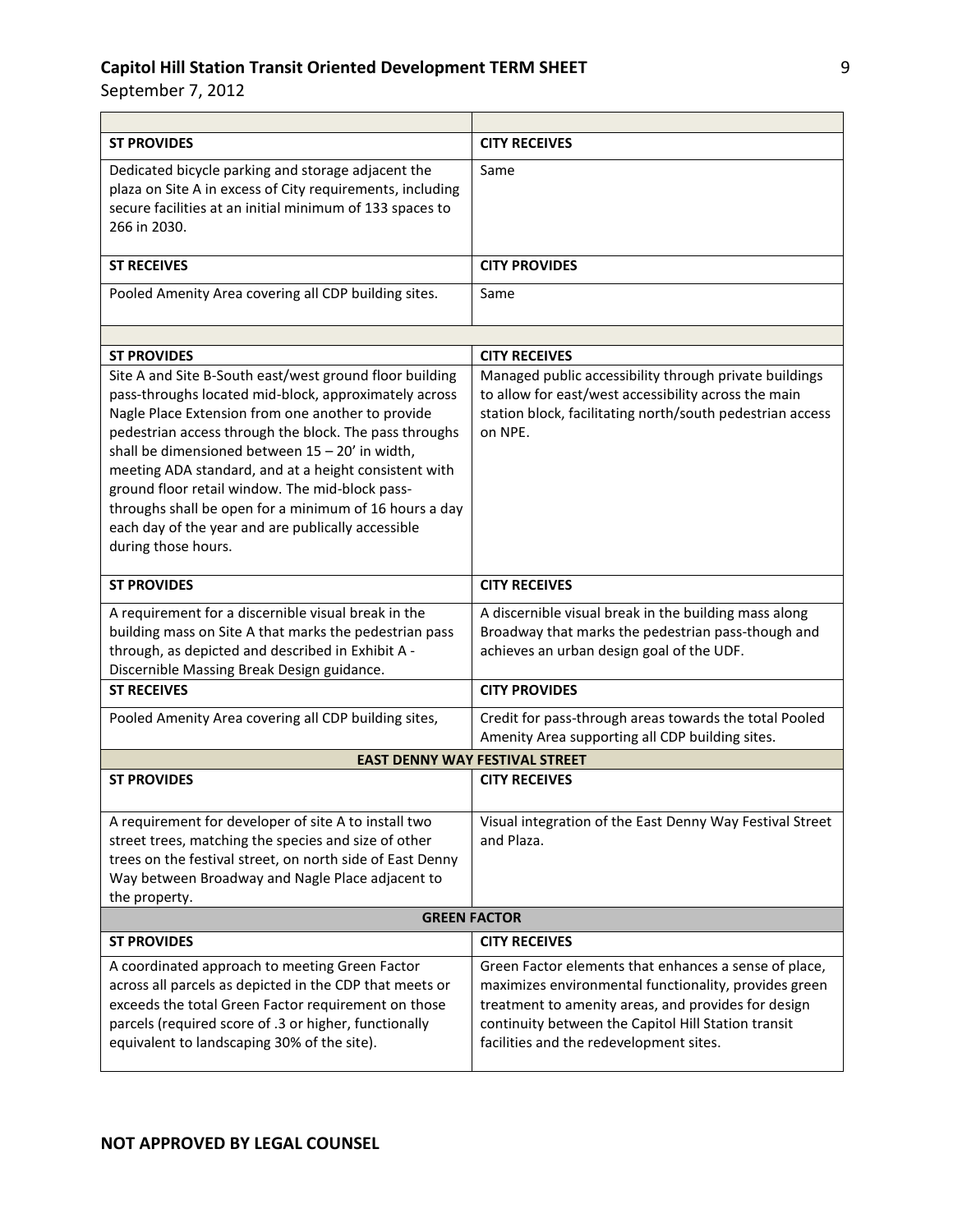| <b>ST RECEIVES</b>                                                                                                                                                                                                                                                                                                                                                                                                                                        | <b>CITY PROVIDES</b>                                                                                                                                                                                 |
|-----------------------------------------------------------------------------------------------------------------------------------------------------------------------------------------------------------------------------------------------------------------------------------------------------------------------------------------------------------------------------------------------------------------------------------------------------------|------------------------------------------------------------------------------------------------------------------------------------------------------------------------------------------------------|
| Certainty that coordinated Green Factor approach will<br>be approved.                                                                                                                                                                                                                                                                                                                                                                                     | Development Agreement approval of coordinated<br>Green Factor approach.                                                                                                                              |
|                                                                                                                                                                                                                                                                                                                                                                                                                                                           |                                                                                                                                                                                                      |
| <b>ST PROVIDES</b>                                                                                                                                                                                                                                                                                                                                                                                                                                        | <b>CITY RECEIVES</b>                                                                                                                                                                                 |
| Application of Green Factor methods, as shown on the<br>Green Factor Score sheet, including the following:<br>Broadway planting strips; north side of Denny planting<br>strip and infiltration/retention zones; 10 <sup>th</sup> Ave planting<br>strips and infiltration/retention zones; John St. planting<br>strips; Nagle Place courtyard planted areas; 10 <sup>th</sup> Ave<br>courtyard planted areas; Vent shaft green wall; Site A<br>green roof. | A coordinated approach to meeting Green Factor<br>requirements that meets or exceeds total required<br>score across all parcels, and addresses the UDF vision.                                       |
| <b>ST RECEIVES</b>                                                                                                                                                                                                                                                                                                                                                                                                                                        | <b>CITY PROVIDES</b>                                                                                                                                                                                 |
| Coordinated Green Factor approval. Green Factor<br>methods as depicted in the CDP are variable through<br>Design Review provided the overall Green Factor score<br>is 0.302 or higher.                                                                                                                                                                                                                                                                    | Development Agreement approval of coordinated<br>Green Factor approach. Specifics of the landscape plans<br>including methods, plant choice and distribution will be<br>reviewed at a project level. |
| <b>SUSTAINABLE DESIGN</b>                                                                                                                                                                                                                                                                                                                                                                                                                                 |                                                                                                                                                                                                      |
| <b>ST PROVIDES</b>                                                                                                                                                                                                                                                                                                                                                                                                                                        | <b>CITY RECEIVES</b>                                                                                                                                                                                 |
| LEED Silver/ Evergreen Standard required; developer<br>preference for LEED Gold/Platinum on market rate sites                                                                                                                                                                                                                                                                                                                                             | Same                                                                                                                                                                                                 |
| <b>ST RECEIVES</b>                                                                                                                                                                                                                                                                                                                                                                                                                                        | <b>CITY PROVIDES</b>                                                                                                                                                                                 |
| Sustainable development that meets or exceeds the<br>market.                                                                                                                                                                                                                                                                                                                                                                                              | Same                                                                                                                                                                                                 |
| <b>VEHICULAR ACCESS</b>                                                                                                                                                                                                                                                                                                                                                                                                                                   |                                                                                                                                                                                                      |
| <b>ST PROVIDES</b>                                                                                                                                                                                                                                                                                                                                                                                                                                        | <b>CITY RECEIVES</b>                                                                                                                                                                                 |
| A coordinated vehicular access plan for individual site<br>access and egress, neighborhood circulation, and<br>privately controlled functionality of NPE with the public<br>East Denny Way Festival street.                                                                                                                                                                                                                                               | Same                                                                                                                                                                                                 |
| <b>ST RECEIVES</b>                                                                                                                                                                                                                                                                                                                                                                                                                                        | <b>CITY PROVIDES</b>                                                                                                                                                                                 |
| Coordinated vehicular access plan as negotiated and<br>approved by SDOT that ensures developer and tenant<br>access to all sites and provides functional neighborhood<br>access.                                                                                                                                                                                                                                                                          | Approval of same in the Development Agreement.                                                                                                                                                       |
|                                                                                                                                                                                                                                                                                                                                                                                                                                                           |                                                                                                                                                                                                      |
| <b>ST PROVIDES</b>                                                                                                                                                                                                                                                                                                                                                                                                                                        | <b>CITY RECEIVES</b>                                                                                                                                                                                 |
| Nagle Place Extension, a privately owned and managed<br>north/south street restricted to tenant and service<br>access for the main station block buildings and<br>activities, and Broadway Farmers Market use.                                                                                                                                                                                                                                            | Managed public accessibility for use of the NPE.                                                                                                                                                     |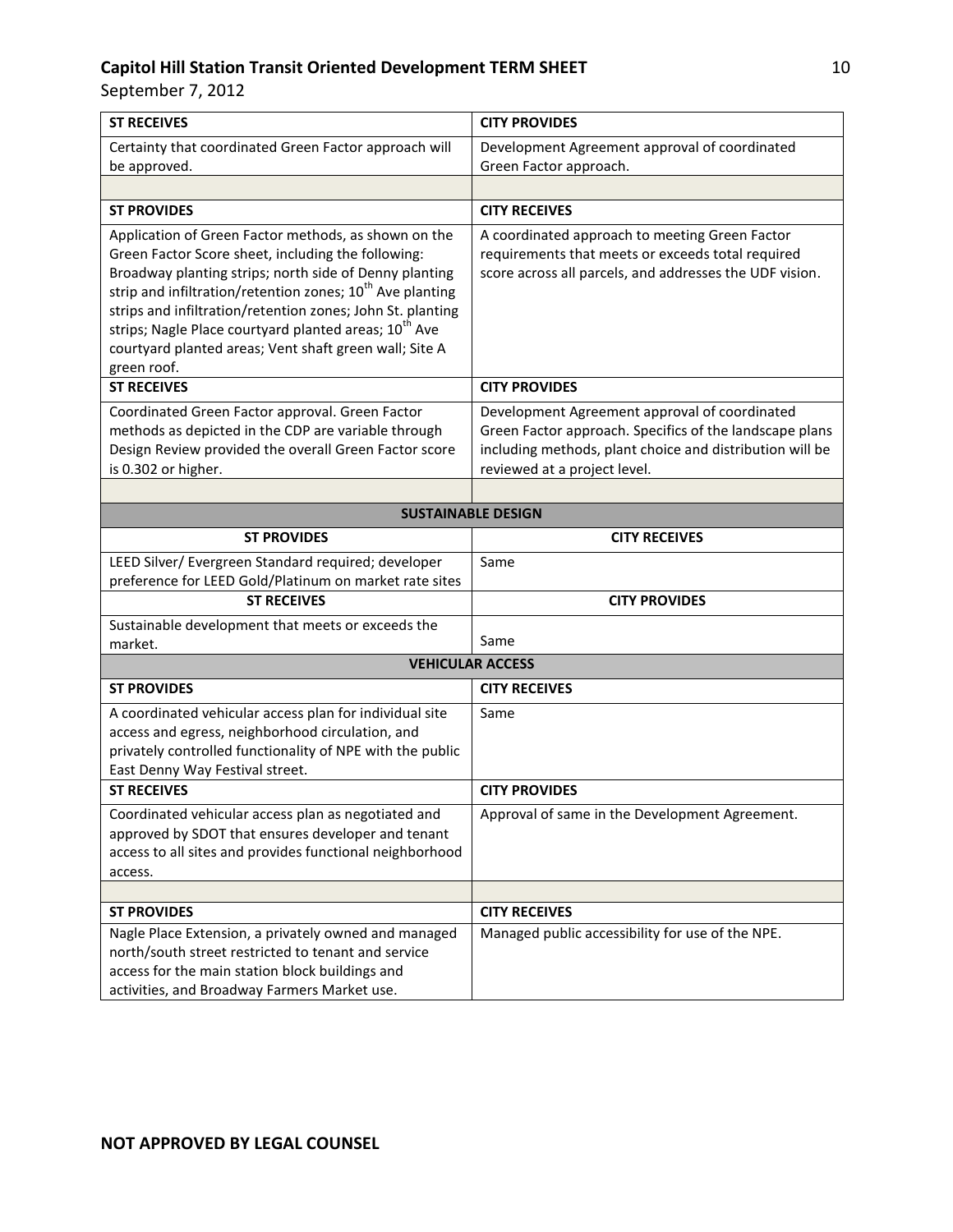| <b>ST RECEIVES</b>                                                                                                                                                                                                                                                                                                                                                                                                                                                                                                                                                                                                                                                                                                                                                                                                                                                                                                                                                                                                                                                                                                                                            | <b>CITY PROVIDES</b>                                                                                                                |
|---------------------------------------------------------------------------------------------------------------------------------------------------------------------------------------------------------------------------------------------------------------------------------------------------------------------------------------------------------------------------------------------------------------------------------------------------------------------------------------------------------------------------------------------------------------------------------------------------------------------------------------------------------------------------------------------------------------------------------------------------------------------------------------------------------------------------------------------------------------------------------------------------------------------------------------------------------------------------------------------------------------------------------------------------------------------------------------------------------------------------------------------------------------|-------------------------------------------------------------------------------------------------------------------------------------|
| Curb cut access at East Denny Way to connect Nagle<br>Place Extension with East John Street, providing<br>privately managed access as depicted and described in<br>the CDP Vehicular Access plate and pooled Amenity<br>Area) for the NPE area.                                                                                                                                                                                                                                                                                                                                                                                                                                                                                                                                                                                                                                                                                                                                                                                                                                                                                                               | Approval of same in the Development Agreement.                                                                                      |
|                                                                                                                                                                                                                                                                                                                                                                                                                                                                                                                                                                                                                                                                                                                                                                                                                                                                                                                                                                                                                                                                                                                                                               | AUTOMOBILE PARKING/GARAGE ACCESS/STREET CAR PLATFORM @ SITE D/GARAGE PLANS                                                          |
| <b>ST PROVIDES</b>                                                                                                                                                                                                                                                                                                                                                                                                                                                                                                                                                                                                                                                                                                                                                                                                                                                                                                                                                                                                                                                                                                                                            | <b>CITY RECEIVES</b>                                                                                                                |
| Developer requirement not to exceed a residential<br>parking ratio of .7/unit on all sites. Requirement that<br>parking is unbundled from affordable units. Developer<br>preference given to unbundle parking from all<br>residential units.                                                                                                                                                                                                                                                                                                                                                                                                                                                                                                                                                                                                                                                                                                                                                                                                                                                                                                                  | Stall-to-unit ratio recommended in the UDF achieved<br>through an overall residential ratio of 0.7/unit as<br>described in the CDP. |
| <b>ST RECEIVES</b>                                                                                                                                                                                                                                                                                                                                                                                                                                                                                                                                                                                                                                                                                                                                                                                                                                                                                                                                                                                                                                                                                                                                            | <b>CITY PROVIDES</b>                                                                                                                |
| Garage curb cut locations and dimensions as shown in<br>the CDP Garage Access sheet.                                                                                                                                                                                                                                                                                                                                                                                                                                                                                                                                                                                                                                                                                                                                                                                                                                                                                                                                                                                                                                                                          | Approval of same in the Development Agreement.                                                                                      |
|                                                                                                                                                                                                                                                                                                                                                                                                                                                                                                                                                                                                                                                                                                                                                                                                                                                                                                                                                                                                                                                                                                                                                               |                                                                                                                                     |
|                                                                                                                                                                                                                                                                                                                                                                                                                                                                                                                                                                                                                                                                                                                                                                                                                                                                                                                                                                                                                                                                                                                                                               | <b>ADMINISTRATIVE DESIGN REVIEW &amp; CAPITOL HILL NEIGHBORHOOD DESIGN GUIDELINES</b>                                               |
| <b>ST RECEIVES</b><br>A Design Review process modified as follows:                                                                                                                                                                                                                                                                                                                                                                                                                                                                                                                                                                                                                                                                                                                                                                                                                                                                                                                                                                                                                                                                                            | <b>CITY PROVIDES</b><br>Same                                                                                                        |
| City staff will meet with Design Review Board<br>(DRB) in advance of Early Design Guidance<br>meeting to apprise Board of process to date,<br>including RFQ/P process and rigor involved in<br>being the successful proposal.<br>DRB will be asked to follow the RFQ/P process<br>٠<br>in order to be knowledgeable about direction<br>provided through community RFQ review<br>process.<br>In the Early Design Guidance meeting, one<br>٠<br>alternative (as opposed to three) will be<br>required for submittal.<br>Capitol Hill Design Review Board will review<br>project with DPD Planner in the context of<br>public DRB meetings where public comment is<br>encouraged. Additional meetings between<br>DPD Planner and project proponent will occur<br>as needed.<br>DPD will assign the Capitol Hill TOD project(s)<br>٠<br>to same planner (workload permitting)<br>Process will outline two DRB meetings and<br>٠<br>require no more than three; additional<br>allowed at request of proponent.<br>If a Master Developer successfully bids on a<br>٠<br>combination of sites, all sites may be<br>considered as a package through design<br>review. |                                                                                                                                     |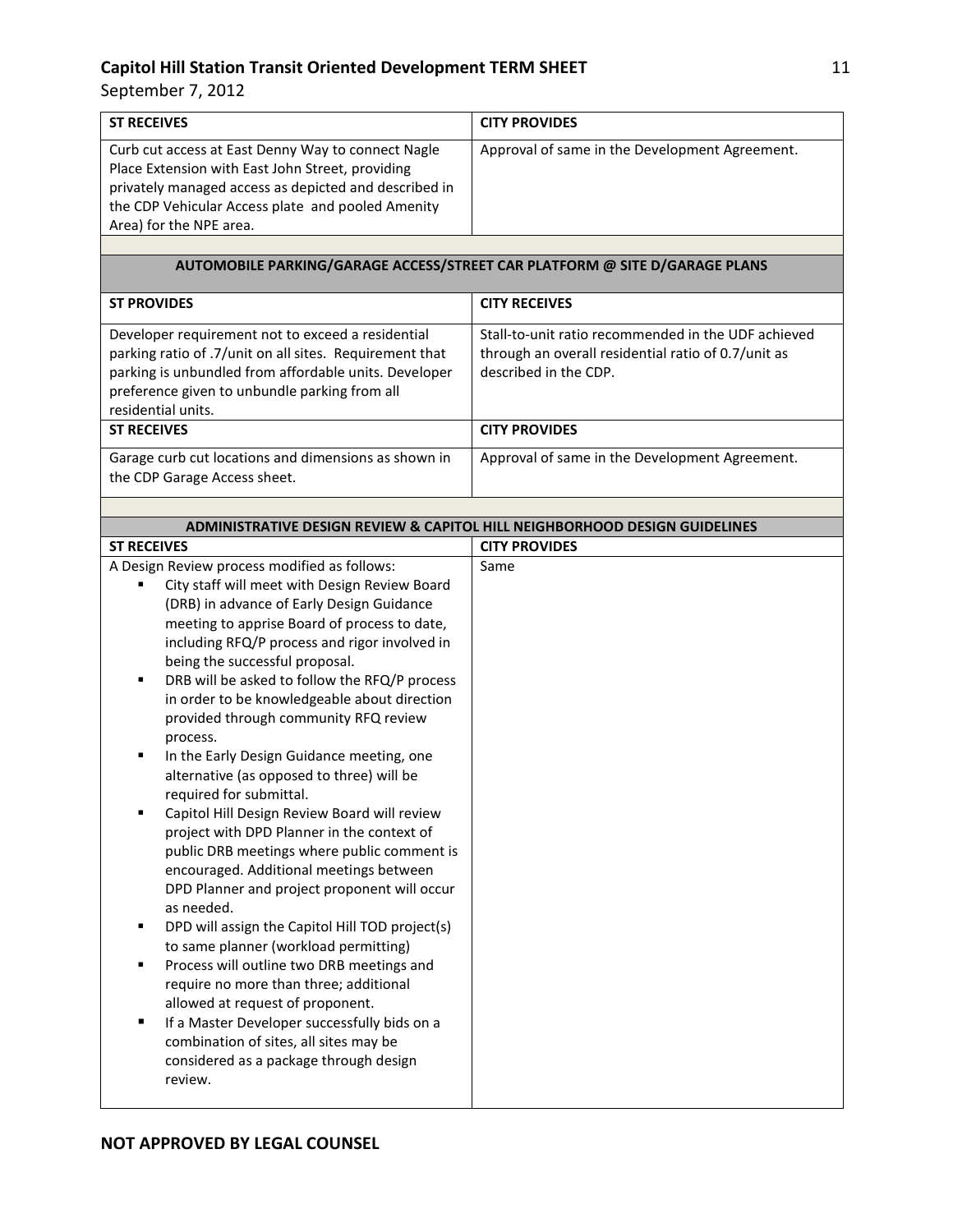| <b>ST RECEIVES</b>                                                                                                                                                                                                                                                                                                                                                   | <b>CITY PROVIDES</b>                                                                                                                                                                                                                                                                                                                                                 |
|----------------------------------------------------------------------------------------------------------------------------------------------------------------------------------------------------------------------------------------------------------------------------------------------------------------------------------------------------------------------|----------------------------------------------------------------------------------------------------------------------------------------------------------------------------------------------------------------------------------------------------------------------------------------------------------------------------------------------------------------------|
| The ability to go through the standard design review                                                                                                                                                                                                                                                                                                                 | The ability to go through the standard design review                                                                                                                                                                                                                                                                                                                 |
| process if preferred by the developers                                                                                                                                                                                                                                                                                                                               | process if preferred                                                                                                                                                                                                                                                                                                                                                 |
| <b>ST RECEIVES</b>                                                                                                                                                                                                                                                                                                                                                   | <b>CITY PROVIDES</b>                                                                                                                                                                                                                                                                                                                                                 |
| Review and comment on supplemental site-specific<br>design guidelines that will be amended to the Capitol<br>Hill Neighborhood Design Guidelines to be applicable at<br>time of development and adopted concurrently with<br>the Development Agreement.                                                                                                              | Supplemental site-specific design guidelines, amended<br>to the Capitol Hill Neighborhood Design Guidelines to<br>be applicable at time of development concurrent with<br>the adoption of the Development Agreement.                                                                                                                                                 |
|                                                                                                                                                                                                                                                                                                                                                                      |                                                                                                                                                                                                                                                                                                                                                                      |
| <b>IMPLEMENTATION</b>                                                                                                                                                                                                                                                                                                                                                |                                                                                                                                                                                                                                                                                                                                                                      |
| <b>ST PROVIDES</b>                                                                                                                                                                                                                                                                                                                                                   | <b>CITY RECEIVES</b>                                                                                                                                                                                                                                                                                                                                                 |
| A Coordinated Development Plan (CDP) that<br>incorporates elements of the UDF and provides flexibility<br>for developers to meet market conditions for building<br>footprints, heights and density concepts that meet site<br>goals, ST business practices, and address the UDF vision<br>on all sites.                                                              | Certainty of development approach and standards,<br>including expressed community desires in the UDF and<br>incorporated into the Development Agreement.                                                                                                                                                                                                             |
| <b>ST RECEIVES</b>                                                                                                                                                                                                                                                                                                                                                   | <b>CITY PROVIDES</b>                                                                                                                                                                                                                                                                                                                                                 |
| Development flexibility beyond that outright permitted<br>in existing codes and regulations, including height and<br>massing.                                                                                                                                                                                                                                        | Approval of same in the Development Agreement.                                                                                                                                                                                                                                                                                                                       |
| <b>ST PROVIDES</b>                                                                                                                                                                                                                                                                                                                                                   | <b>CITY RECEIVES</b>                                                                                                                                                                                                                                                                                                                                                 |
| Sound Transit's CDP that presents the agency's approach<br>for the redevelopment of ST-owned sites in a manner<br>that responds to City regulations and incentives,<br>community aspirations as expressed in the Urban Design<br>Framework, ST's mission and project and business<br>objectives, and real estate market demand.                                      | The coordinated response to City regulations,<br>incentives and planning documents including the<br>Urban Design Framework, as depicted and described<br>in the CDP and incorporated into the Development<br>Agreement.                                                                                                                                              |
| <b>ST RECEIVES</b>                                                                                                                                                                                                                                                                                                                                                   | <b>CITY PROVIDES</b>                                                                                                                                                                                                                                                                                                                                                 |
| The final CDP and UDF will be attached to and/or<br>referenced in the Development Agreement for guidance<br>to developers and information for the public.<br><b>ST RECEIVES</b>                                                                                                                                                                                      | The City will review and provide its comments on the<br>CDP. The final CDP and UDF will be attached to and/or<br>referenced in the Development Agreement.<br><b>CITY PROVIDES</b>                                                                                                                                                                                    |
| A development agreement that at a minimum:<br>sets forth the applicable development<br>standards and any variations from otherwise<br>applicable development regulations;<br>vests development on the property for a period<br>٠<br>up to 10 years;<br>allows for minor administrative modifications,<br>٠<br>and termination of the agreement at a date<br>certain. | A development agreement that at a minimum:<br>sets forth the applicable development<br>standards and any variations from otherwise<br>applicable development regulations;<br>vests development on the property for a<br>٠<br>period up to 10 years;<br>allows for minor administrative modifications,<br>٠<br>and termination of the agreement at a date<br>certain. |
| <b>ST PROVIDES</b>                                                                                                                                                                                                                                                                                                                                                   | <b>CITY RECEIVES</b>                                                                                                                                                                                                                                                                                                                                                 |
| Coordinated Development Plan approach to site<br>development that guides future developers together<br>with the Development Agreement and Sound Transit<br>imposed encumbrances.                                                                                                                                                                                     | Certainty of development approach and standards,<br>including expressed community desires in the UDF, as<br>approved in the Development Agreement.                                                                                                                                                                                                                   |